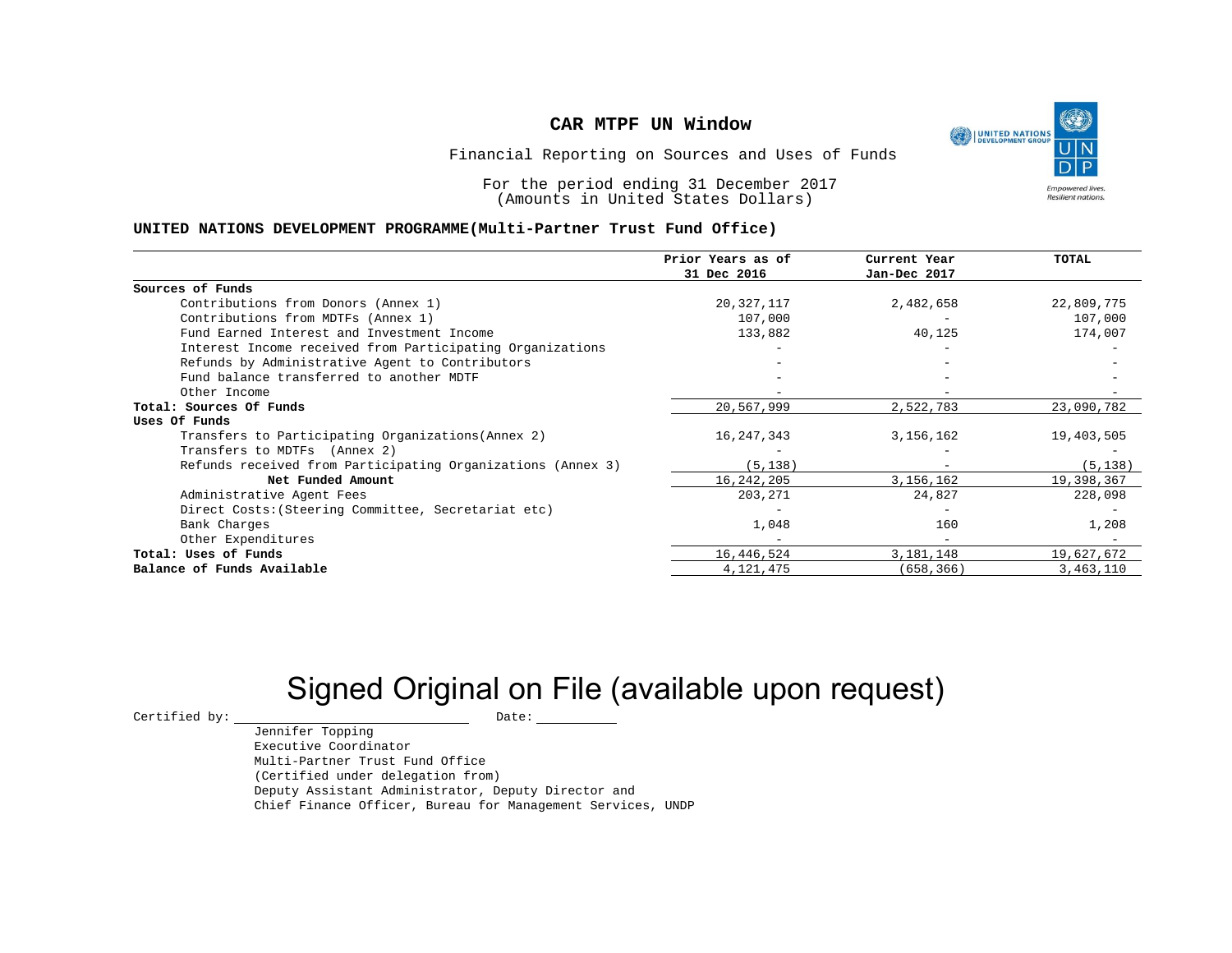

Financial Reporting on Sources and Uses of Funds

For the period ending 31 December 2017 (Amounts in United States Dollars)

#### **UNITED NATIONS DEVELOPMENT PROGRAMME(Multi-Partner Trust Fund Office)**

**Annex - 1: Contributions**

|                                      | Prior Years as of | Current Year             | TOTAL      |
|--------------------------------------|-------------------|--------------------------|------------|
|                                      | 31 Dec 2016       | Jan-Dec 2017             |            |
| From Contributors                    |                   |                          |            |
| GOVERNMENT OF FRANCE                 | 547,050           | 106,350                  | 653,400    |
| GOVERNMENT OF NETHERLANDS            | 4,557,886         | 1,178,600                | 5,736,486  |
| GOVERNMENT OF NORWAY                 | 3,968,256         | 1,197,708                | 5,165,964  |
| US Int'l Narcotics & Law Enfmn       | 11,253,925        | $\overline{\phantom{0}}$ | 11,253,925 |
| Sub-Total: Contributions from Donors | 20,327,117        | 2,482,658                | 22,809,775 |
| From MDTFs                           |                   |                          |            |
| Peacebuilding Fund                   | 107,000           |                          | 107,000    |
| Sub-Total: Contributions from MDTFs  | 107,000           | $\qquad \qquad -$        | 107,000    |
| Total: Contributions                 | 20, 434, 117      | 2,482,658                | 22,916,775 |

## Signed Original on File (available upon request)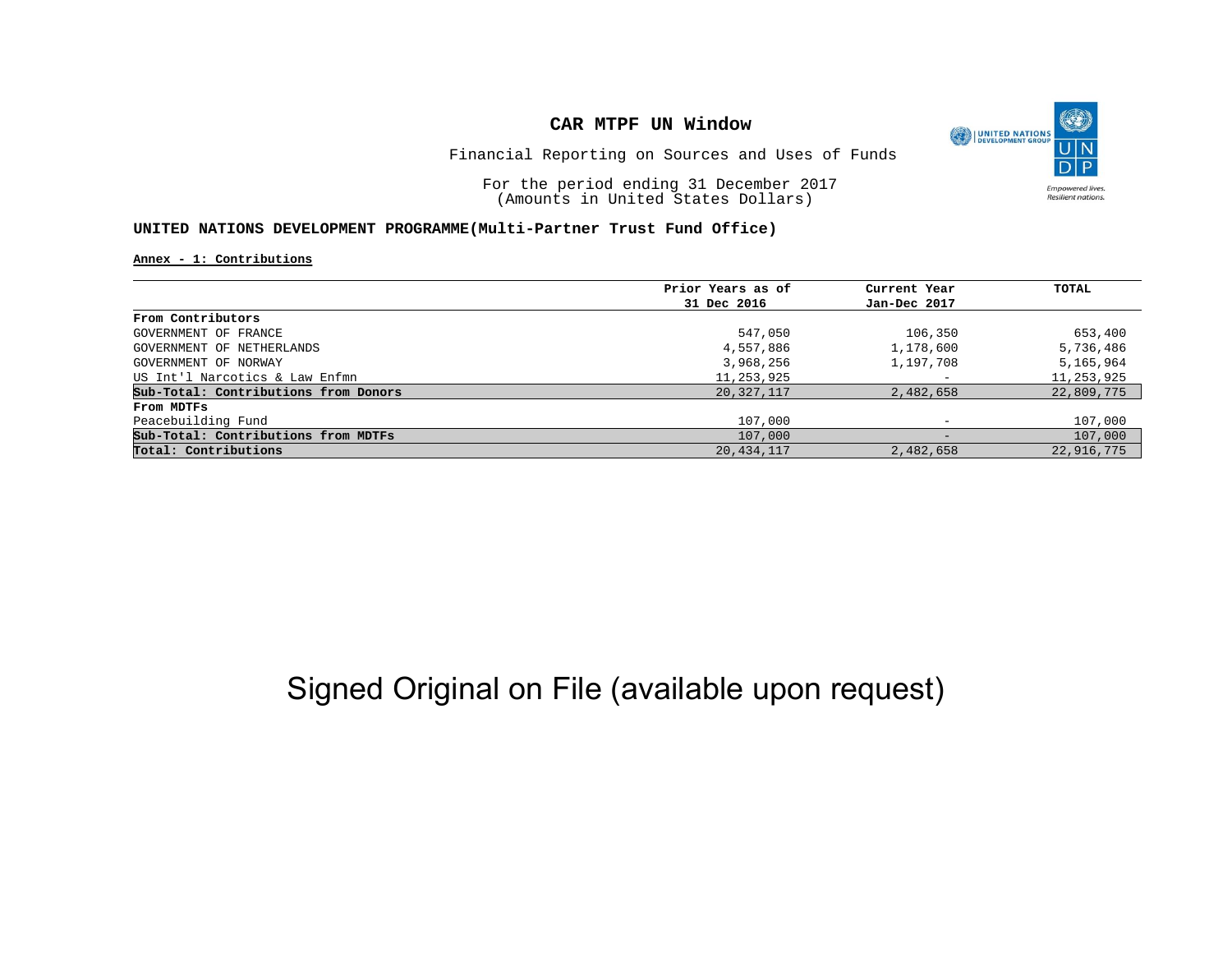

Financial Reporting on Sources and Uses of Funds

For the period ending 31 December 2017 (Amounts in United States Dollars)

#### **UNITED NATIONS DEVELOPMENT PROGRAMME(Multi-Partner Trust Fund Office)**

**Annex - 2: Transfers**

| Prior Years as of        | Current Year | TOTAL      |
|--------------------------|--------------|------------|
| 31 Dec 2016              | Jan-Dec 2017 |            |
|                          |              |            |
| -                        | 585,290      | 585,290    |
| 13,025,038               | 680,734      | 13,705,772 |
| 1,230,072                | 618,851      | 1,848,923  |
| 557,470                  | 615,250      | 1,172,720  |
| $\overline{\phantom{0}}$ | 265,501      | 265,501    |
| 1,434,763                | 390,536      | 1,825,299  |
| 16, 247, 343             | 3, 156, 162  | 19,403,505 |
|                          |              |            |

# Signed Original on File (available upon request)